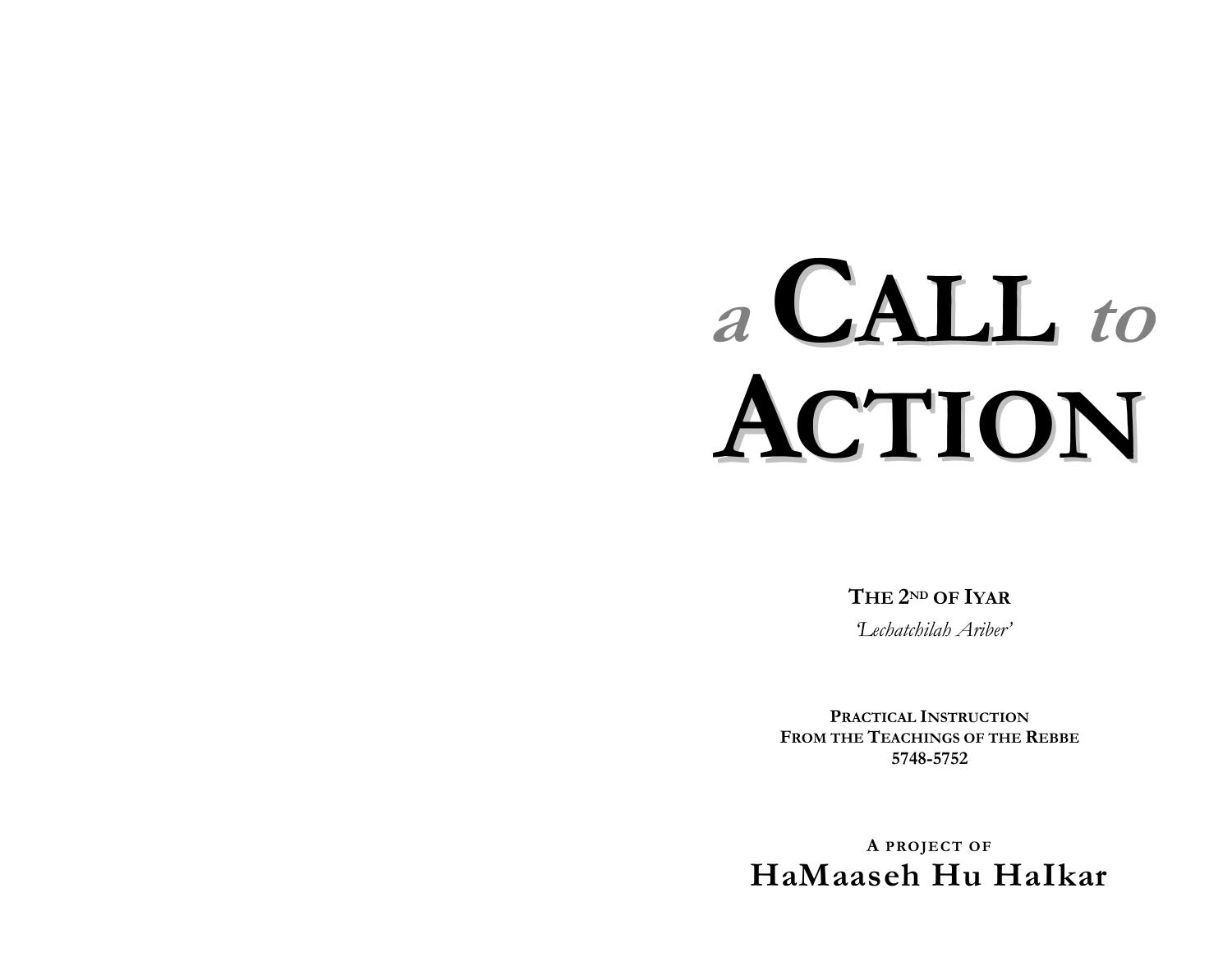## **Table of Contents**

#### The 2nd of Iyar

 $\frac{1}{2}$ 



a Call to Action Published and Copyrighted by המעשה הוא העיקר "HaMaaseh Hu HaIkar" 280 Troy Av, Brooklyn, NY 11213 Tel: (718) 363-3448 • Fax: (718) 467-6919 e-mail: info@iChossid.com  $5768 \cdot 2008$ 

> NEW! www.iChossid.com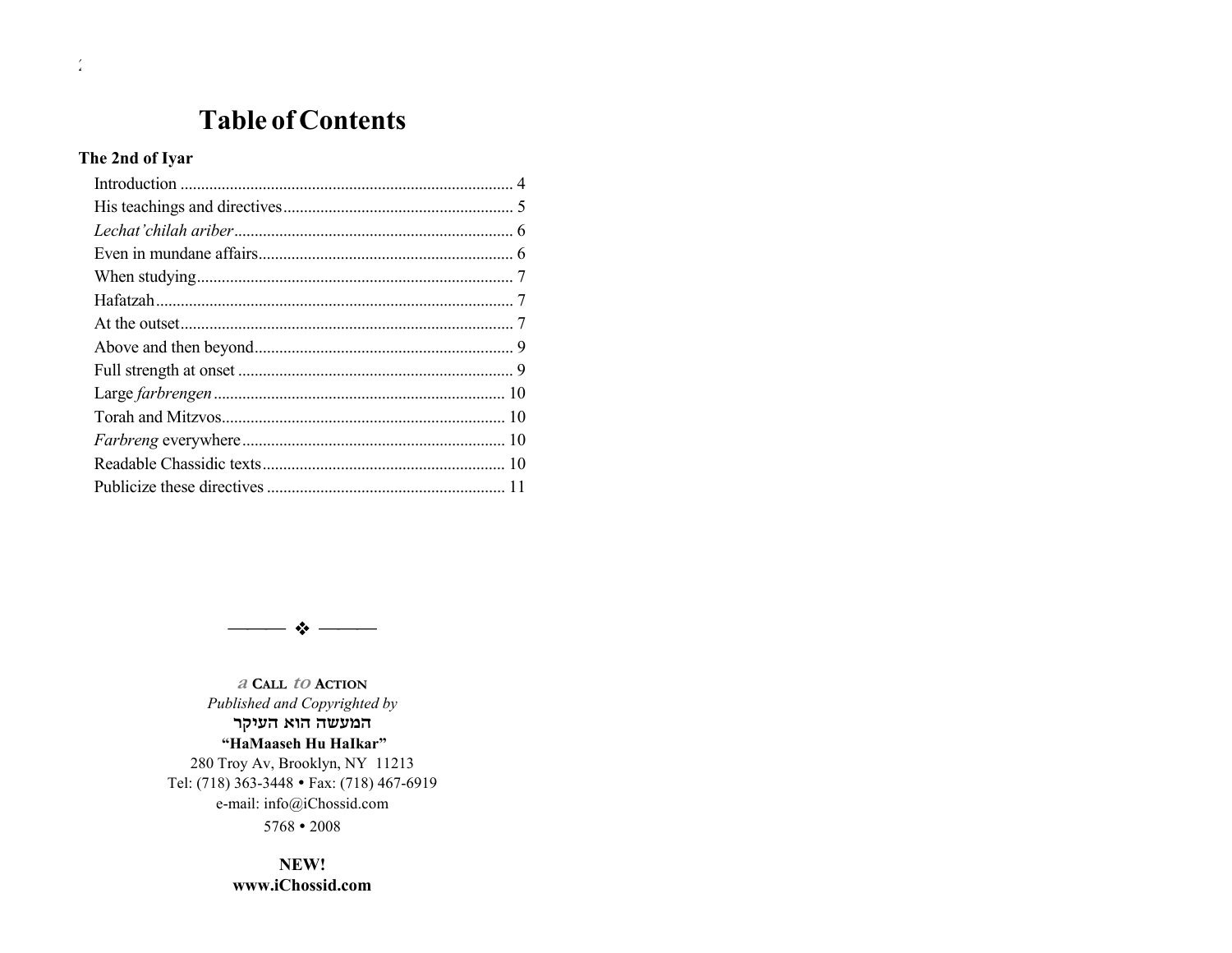### **Foreword**

We are pleased to bring you a newly revised edition of *a* **CALL** *to* **ACTION**. Translated from its Hebrew counterpart, *HaMaaseh Hu HaIkar*, this presentation is a collection of practical instruction pertaining to our bolstered ability and paralleled obligations surrounding the Rebbe Maharash's birthday.

*HaMaaseh Hu HaIkar* is a compilation of *Horaíos* (directives) culled from the Rebbe's talks in the years 5748 to 5752 (1988-1992), from both edited and unedited sources ("*Muga*" and "*Bilti Muga*"). The text was translated into English by **Rabbi Yaakov Paley**.

At this time, when Moshiach's arrival is imminent, the Rebbe, Melech HaMoshiach, has emphasized the primacy of action. We are now beginning to experience the era when we will fully appreciate "the superiority of deed" above scholarship. May this take place completely and immediately!

Editorial Office of *HaMaaseh Hu HaIkar Erev Shabbos Parshahs Kedoshim 27 Nissan*, 5768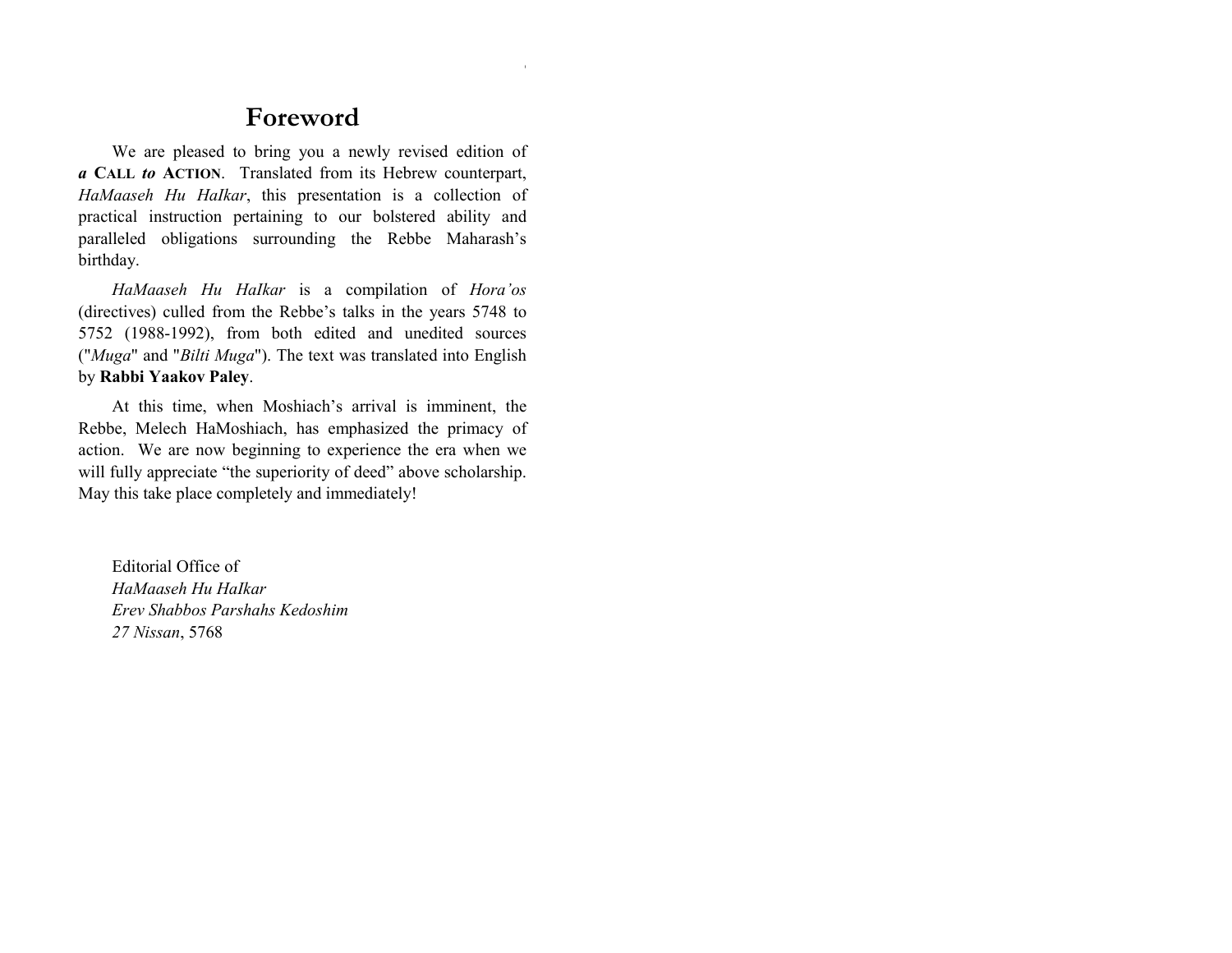# **The 2nd of Iyar**

Birthday of the Rebbe Maharash (ì*Lechatíchilah ariber*<sup>î</sup> *ñ* **Ø⁄∆a»ÉØá â ´ ªœ»£Ézø´Œøœ**)

#### **INTRODUCTION**

------------------------------------------------

The Rebbe Maharash (fourth Lubavitcher Rebbe) was born on the  $2<sup>nd</sup>$  of Iyar 5594 (1884), which coincides with the  $17<sup>th</sup>$  day of the Omer counting, and its corresponding attribute of *tiferes shebetiferes*.<sup>1</sup>

In the entry in *HaYom Yom* for this day, the Rebbe records how, when the Rebbe Maharash was seven years old, he was tested in his studies by his father, the Tzemach Tzedek. He did so well in the test that his teacher was enormously impressed. Unable to restrain himself the teacher said to the Tzemach Tzedek, "Well, what do you say? Hasn't he done marvelously?" The Tzemach Tzedek responded, "What is there to be surprised about when *tiferes* shebetiferes does well...?"

The Rebbe Maharash is considered synonymous with his most famous adage:

*Der velt zagt, as men ken nit arunter, darf men ariber* – "The world says that only if we cannot go beneath [an obstacle], then we should climb over. *Un ich halt*, *as men darf lechat'chilah ariber* – but I hold that we should go over to begin with! (See footnotes 8 & 17 for an explanation of these two approaches.)

<sup>1. [&</sup>quot;There are seven *midos* or Divine attributes, the first (and major) three being *chesed* (kindness), *gevurah* (severity) and *tiferes* (beauty). Each attribute contains elements of the others, *chesed-within-chesed, gevurah-within-chesed,* etc. 49 combinations in all, corresponding to the 49 days of the *omer*. The Rebbe Maharash was born on Iyar 2, the day of *tiferet-within-tiferet*, representing an extraordinarily high spiritual level"  $-$  from a footnote to the English translation of *HaYom Yom* (2nd Iyar).]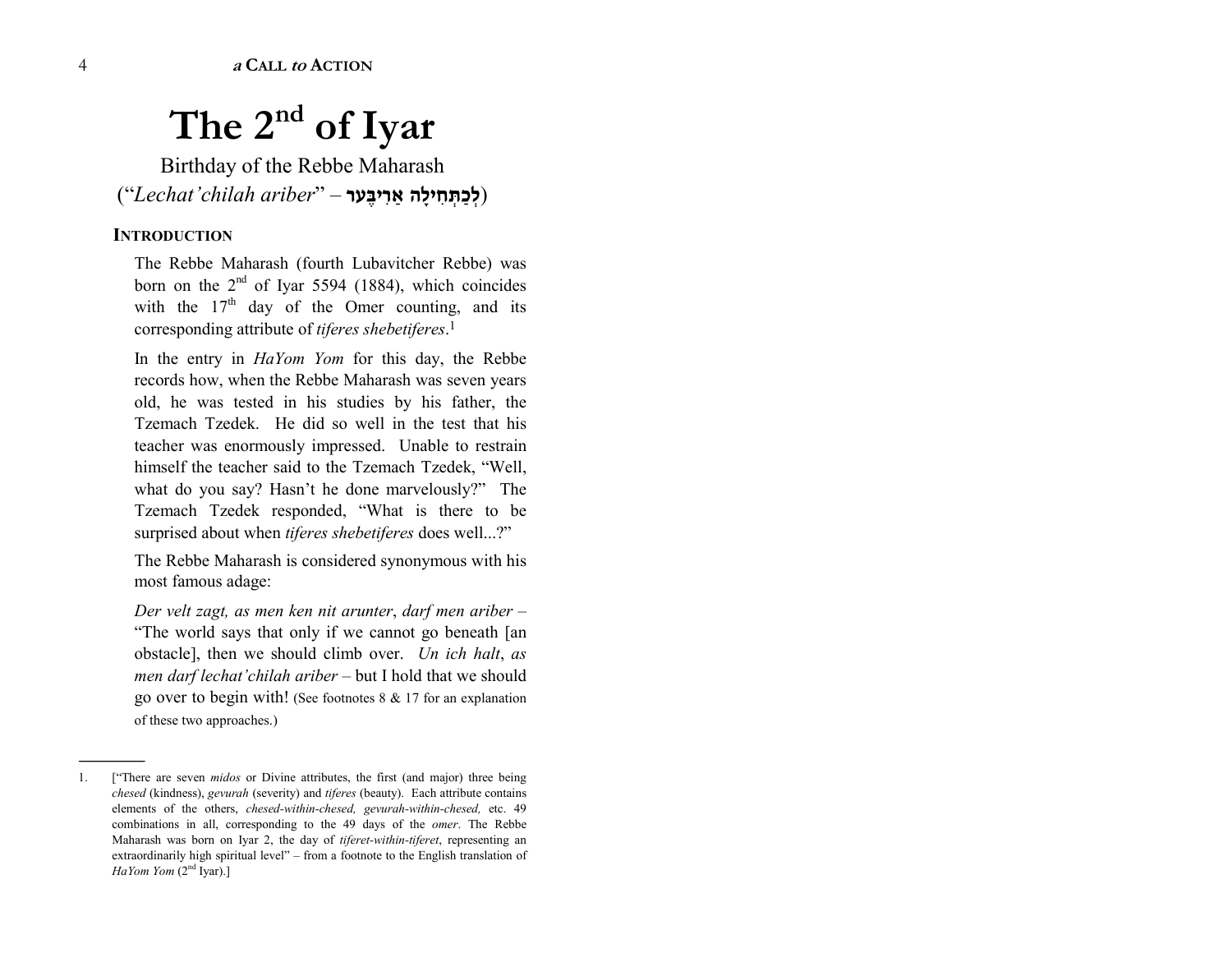The Rebbe Meharash transmitted this approach to his son, the Rebbe Rashab, who taught it to his own son, the Previous Rebbe. *Lechat'chilah ariber*, wrote the Previous Rebbe,<sup>2</sup> served as a foundation and life-line for all his accomplishments on behalf Judaism and Chassidus, despite the immense obstacles posed by the Communist regime.

The Rebbe subsequently made the doctrine of *lechat'chilah ariber* into a natural feature of our approach to Judaism and life in general.3

#### **HIS TEACHINGS AND DIRECTIVES**

•We should use the opportune time of Beis Iyar<sup>4</sup> (and the days leading up to it)<sup>5</sup> to increase in our study of the Rebbe Maharash's teachings and compliance with his directives.<sup>6</sup>

------------------------------------------------

The point is that each one of us should strive to affect and ingrain [Yid: *einfiren*] within ourselves the mode of *lechat'chilah ariber* as far as all matters of goodness and holiness are concerned. (2nd of Iyar 5749; *Hisvaaduyos* p. 107)

The approach of *lechat'chilah ariber* also includes *retroactive* implications – so that all matters pertaining to previous days (starting with [the most recent day] the 27<sup>th</sup> of Nissan) are now elevated to the level of *lechat'chilah ariber* and *tiferes shebetiferes*. (28th of Nissan 5751; *Hisvaaduyos* p. 118)

- 5. The Shabbos prior to the  $2^{nd}$  of Iyar and certainly the actual day of the  $2^{nd}$  of Iyar as well, is a most opportune time to accept positive resolutions regarding everything connected with [*lechat'chilah ariber*,] the conduct in which the Rebbe Maharash ("tiferes shebetiferes") directed us. (Parshas Kedoshim, 2<sup>nd</sup> of Iyar 5749; *Hisvaaduyos* p. 100)
- 6. *Parshas Tazria-Metzorah* 5750; *Hisvaaduyos* p. 120.

The birthday of the Rebbe Maharash serves as a lesson, instruction and granting of power to each Jewish man, woman and child – regarding their daily conduct for the coming year.

... A person's *mazal* [supernal source of the soul] is predominant on their birthday. In this case, however, the one whose birthday we celebrate on the  $2<sup>nd</sup>$  of Iyar is a *Nassi* (Leader) of all Jewry.

<sup>2. [</sup>See letter dated 15 Cheshvan 5688, in the Previous Rebbeís *Igros Kodesh*, vol. 1, p. 617). This is the first recorded mention of the concept of *lechat'chilah ariber*.

<sup>3.</sup> *Parshas Ha'azinu*, 13<sup>th</sup> of Tishrei 5749.

<sup>4.</sup> We hereby once again encourage the application of *lechatíchilah ariber* insofar as action is concerned; action, after all, is paramount.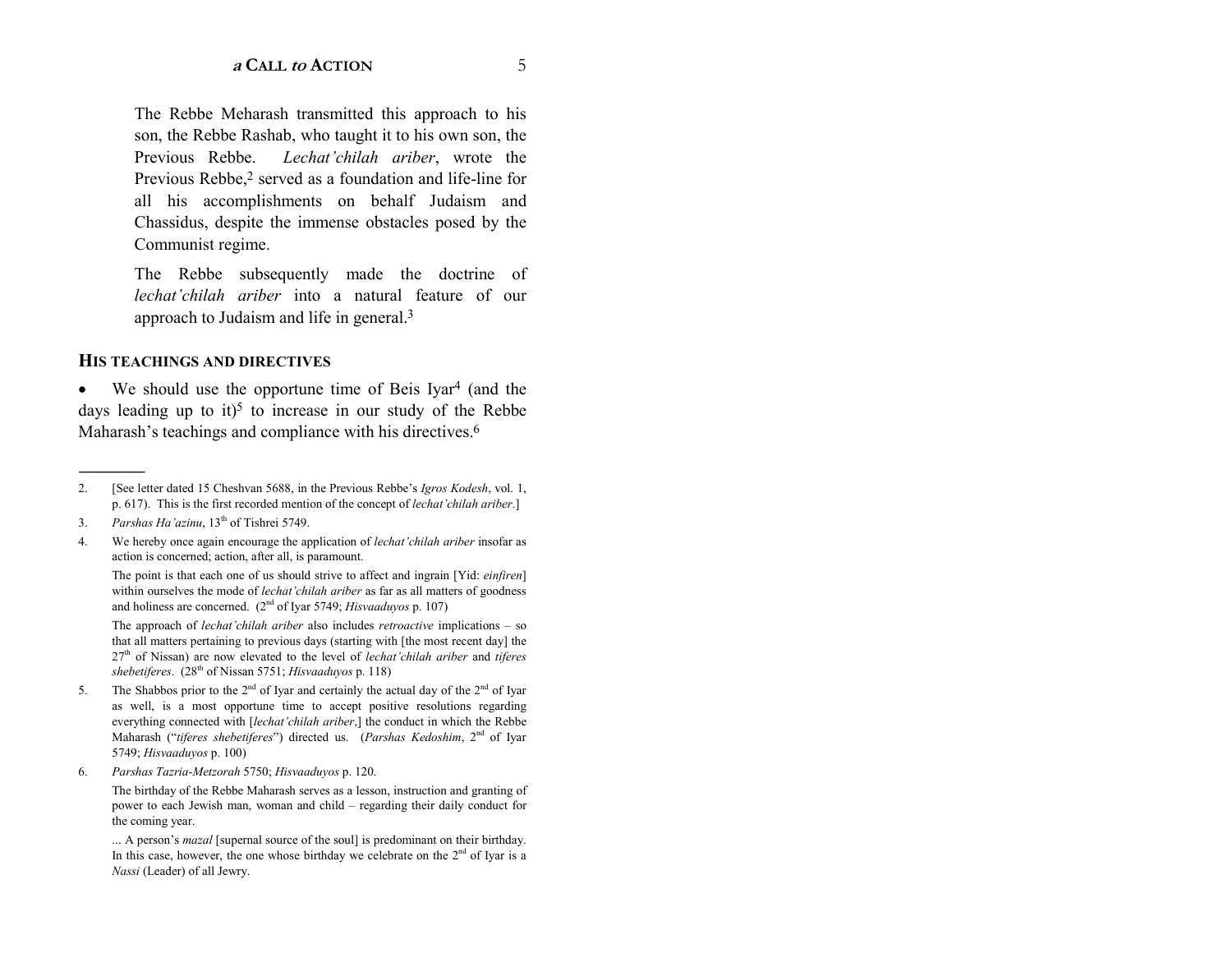#### *LECHATíCHILAH ARIBER*

•For a start, we should follow his foremost directive,<sup>7</sup> which, as summarized in his famous saying, $8$  means conducting ourselves in a manner of *lechat'chilah ariber*.

Such was the Rebbe Maharash's own unique way – a "*ba'alshem'ske* conduct<sup>79</sup> – to the extent that *lechat'chilah ariber* became his appellation.<sup>10</sup>

#### **EVEN IN MUNDANE AFFAIRS**

------------------------------------------------

• We should apply this mode of conduct to our observance of Torah and Mitzvos and even to our mundane affairs – which are

It similarly influences all *subsequent* generations, for the members of subsequent generations are the offspring of the members of *his* generation; they receive these spiritual matters by way of "inheritance."  $(2<sup>nd</sup>$  of Iyar 5751; *Hisvaaduyos* p. 145)

7. The predominance of the Rebbe Maharash's *mazal* on his birthday has a foremost affect on his chief "theme":

In addition to the profusion of Chassidic discourses that he authored, as well as the abundance of [spoken or written] directives and specific public conduct [which serves as a source of instruction in our own divine service], the Rebbe Maharash had a central "theme," a unique mode of conduct. Chassidim even refer to the Rebbe Maharash himself by this "theme," which  $-$  as per his own adage  $-$  is best summed up as "*lechat'chilah ariber*." (2<sup>nd</sup> of Iyar 5751; *Hisvaaduyos* p. 145)

8. The Rebbe Maharash's saying is well known: "The world says that if we cannot go underneath, then we should go over. But I hold that we should go over to begin with!"

In other words, a Jew should not reckon with the concerns, limitations and restrictions (and certainly not with the obstacles) presented by this world. A Jew stands above the world! He should reflect this truth in his conduct by stepping above these matters – applying the mode of *lechat'chilah ariber*. (*Parshas Kedoshim* and 2nd of Iyar 5749; *Hisvaaduyos* p. 87)

- 9. [A "ba'al-shem'ske conduct" is a supernatural conduct such as that of the Ba'al Shem Tov, who was renowned for his constant miracles.]
- 10. *Parshas Tazria-Metzorah* 5750; *Hisvaaduyos* p. 120.

Coins will now be distributed ... These special-issue coins were minted in honor of *itiferes shebetiferes*," and they bear the directive of the Rebbe Maharash, "*un ich* zag lechat'chilah ariber" ("...but I hold that we should go over to begin with!"). (Lag Bíomer 5751; *Hisvaaduyos* p. 215, with fn. 41)

And as our sages tell us (see Rashi, Bamidbar 21:21), "A Leader of a Generation is like all of the generation" since "the Leader is all" [Heb: *hanassi hu hakol*]. Therefore, the predominance of the Leader's *mazal* on his birthday clearly affects and influences *all* men and women of his generation.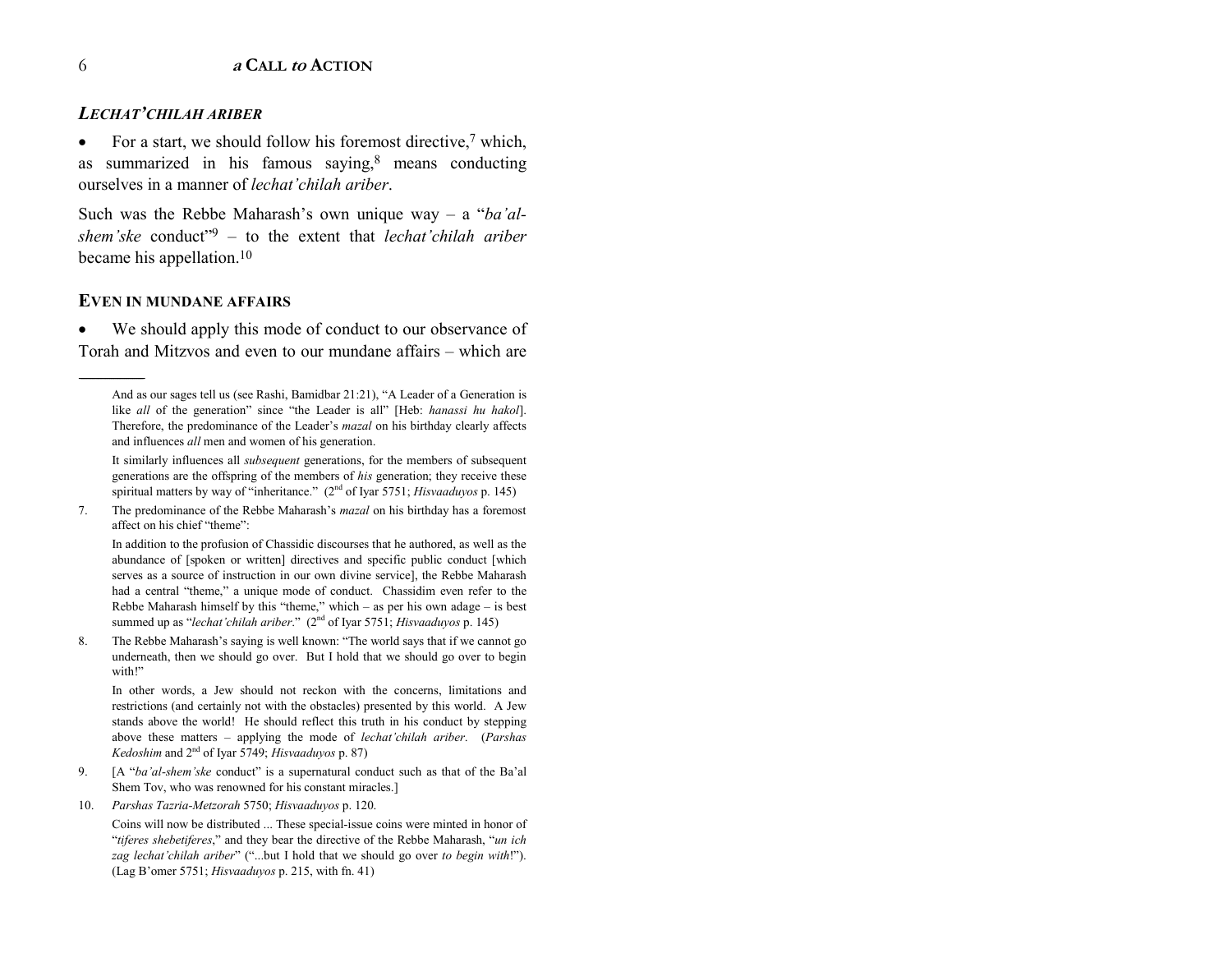to be accomplished in the spirit of the instruction "Let all your deeds be for the sake of Heaven," and "Know Him in all of your paths."

• We should use this mode to conduct our personal affairs, as well as when interacting with others.<sup>11</sup>

#### **WHEN STUDYING**

We should certainly apply this approach in relation to our increased study of the Rebbe Maharash's teachings. (This should be accompanied by an increase in study of *all* areas of Torah – both its "revealed" dimension as well as its inner teachings that are explained in Chassidus).

• We should use this approach when studying alone, as well as when studying with others.12

#### **HAFATZAH**

•We should particularly apply this approach when studying and disseminating Chassidus to every Jewish man, woman<sup>13</sup> and  $child<sup>14</sup>$  – with the result that we flood the entire world with the wellsprings of Chassidus.15

#### **AT THE OUTSET**

•The innovation approach of *lechat'chilah ariber* is mainly<sup>16</sup>

------------------------------------------------

<sup>11.</sup> *Parshas Kedoshim* and 2nd of Iyar 5749; *Hisvaaduyos* p. 100.

<sup>12. ...</sup> Disseminating the wellsprings of Chassidic teachings (together with disseminating Torah in general) in a manner of *lechat'chilah ariber*. (Ibid.)

<sup>13.</sup> Men and women are equally obligated to study the teachings of Chassidus, which explains concepts that are indispensable to our belief in Hashem, the love and awe we must have for Him ... which serve as constant obligations for all Jews. (*Parshas Tazria-Metzorah* 5750; *Hisvaaduyos* p. 129-130)

<sup>14. ...</sup> As it is written, "Educate the youth according to his way ... even when he grows old he will not turn off from it."

<sup>15.</sup> Ibid.

<sup>16. ...</sup> After all, the very fact that Jewish people conduct themselves in a manner of *ariber* ([at least] on specific occasions and under special circumstances) is in itself not (much of) an innovation. (Ibid., p. 123)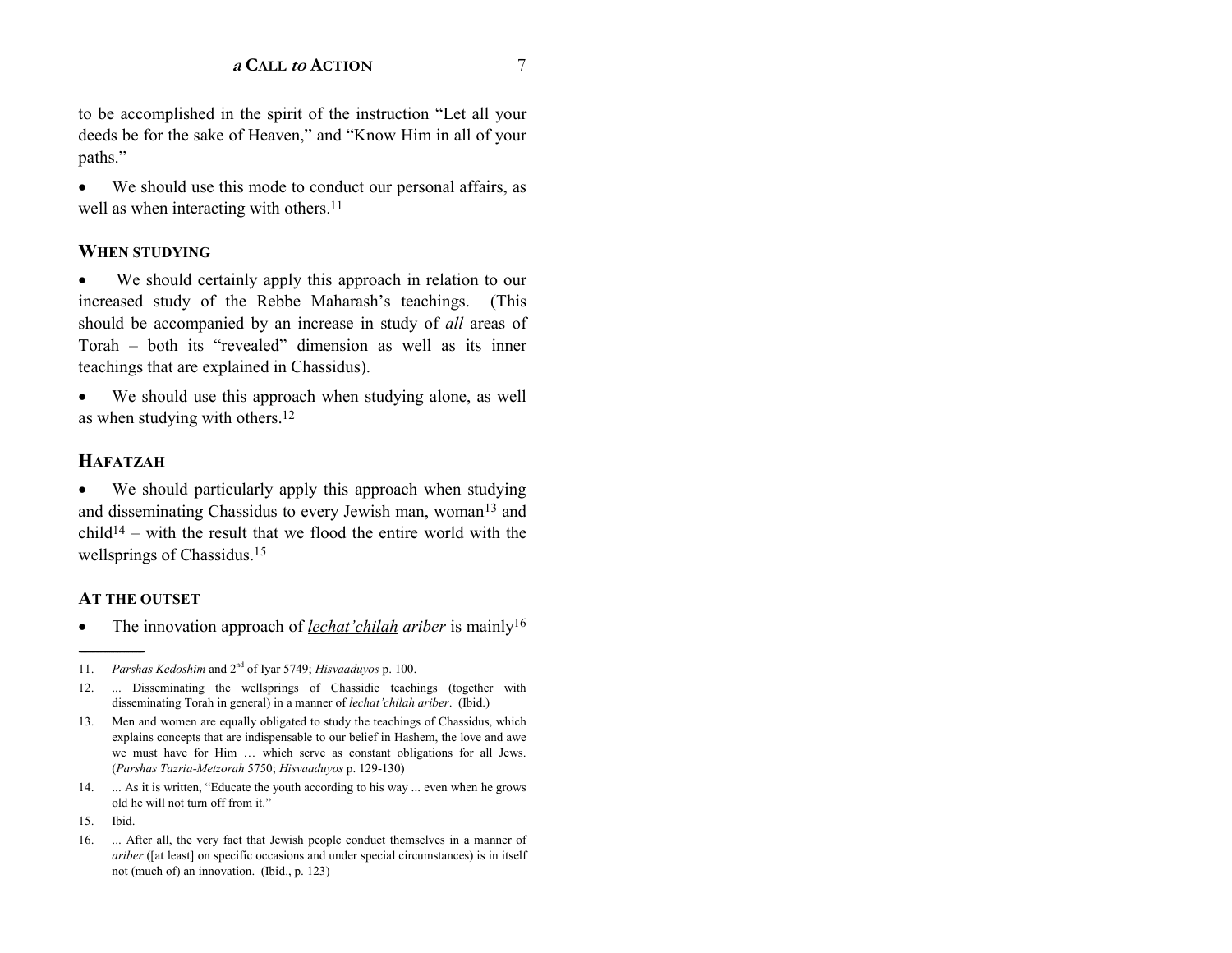that the mode of *ariber*, "going over," is *not* reserved for specific occasions and circumstances. In other words, it is not a mode that should only be considered subsequent to having accomplished an orderly and progressive divine service.17 Rather, we should apply it *to begin with*.<sup>18</sup>

17. There are two modes of conduct that accord with the Torah – one is an orderly and progressive approach, the other a mode that springs over and defies the confines of order. One might have thought to begin with an orderly conduct and only then progress to the higher mode of *ariber*... (Ibid., p. 120)

... As is emphasized in the beginning of the Rebbe Maharash's adage: "The world says that *if we cannot go underneath*, then we should go over..." In other words, there is a mode of conduct that involves going "underneath," and such a conduct is also *valid* according to Torah. Were that not the case, the Rebbe Maharash would not have compared the two modes of conduct in the first place [for why bother mentioning an *invalid* approach?!].

Rather, this first mode [is certainly valid, and] entails operating within the limitations imposed by the nature of the world (which was created as such by Hashem) – "The *world* says, etc." The Rebbe Maharash's innovation is that we should instead conduct ourselves in a manner that reaches *beyond* nature. (Ibid., fn. 10)

18. ... This then affects our subsequent conduct, so that *all* matters of divine service are accomplished in a manner of *lechat'chilah ariber* – including matters that pertain to a steady and orderly service, i.e., they too are accomplished in a manner of *ariber*!

This fact is underscored by the juxtaposition of Pesach [Pesach means "jumping over"] and the counting of the Omer:

The very *start* of the Jewish people's divine service (that began with the birth of the Jewish nation on the first Pesach [the exodus from Egypt]) was accomplished in a mode of "leaping and jumping." They *began* with *ariber*. Only then did they use this mode to influence their steadily-progressive conduct represented by the daily counting of the Omer.

This is alluded to in the birth of the [Rebbe Maharash,] architect of the mode of *lechat'chilah ariber.* Notably, he was born at the beginning of the month of Iyar, the month of the counting of the Omer. This teaches us that the mode of lechat'chilah ariber should also permeate our orderly divine service, as represented by the counting of the Omer.

Further, within the month of Iyar, his birthday is on a *regular* day – well after the conclusion of the festival of Pesach, and only after the entire month of Nissan [in which we do not recite *tachanun* due to the influence of Pesach - Ed.] has passed, and even after Rosh Chodesh Iyar [for Rosh Chodesh is also a semi-festive day]. Rather, the Rebbe Maharash was born specifically on the *2n<sup>d</sup>* day of Iyar.

This serves to stress how even at the very outset *(lechat'chilah*) we should go *ariber*. (*Parshas Tazria-Metzorah* 5750; *Hisvaaduyos* p. 23)

*Ariber* involves a mode of conduct that is "elevated and raised." Moreover, we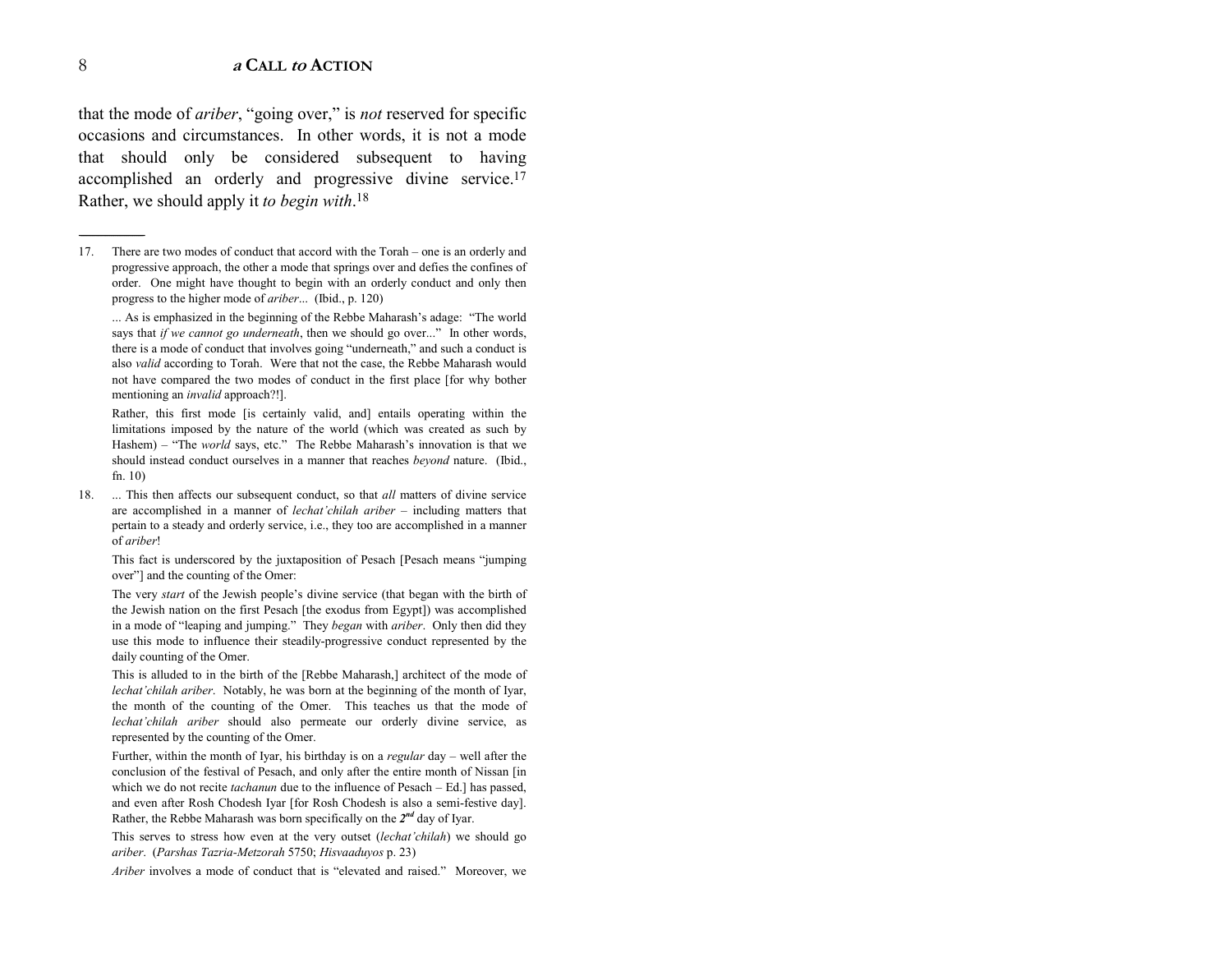#### **ABOVE AND THEN BEYOND**

The precise wording of the adage tells us to "...go over *to begin with*." This also tells us that we should be aware that our current mode of *ariber* is only the beginning... We should constantly advance our *ariber*, taking this approach far beyond our original "*ariber*."<sup>19</sup>

#### **FULL STRENGTH AT ONSET**

------------------------------------------------

•Lechat'chilah ariber also means that we can and should accept and implement new positive resolutions with the full sense of permanency and absolute strength *(chazakah)* – without having to wait until the third time that something is accomplished in order to render it the legal strength of a *chazakah*.<sup>20</sup>

Since the mode of *ariber* is not a one-time occurrence, but rather, a perpetual mode of conduct which permeates all areas of divine service, it must therefore be continuously *increased* from time to time ...

This fact is alluded to by the Rebbe Maharsh being born at the beginning of the month of Iyar, the month of the counting of the Omer – which teaches us that even subsequent to the festival of Pesach and the start of the Omer counting, and even after the passage of two full weeks of Omer counting, taking us into the *third* week, we should nevertheless add even further in our conduct of *ariber*, so that our present conduct is considered "*ariber*" compared to the former "*ariber*." (Ibid., p.123-124)

... This serves as a directive in our daily lives, as is the case with all aspects of *Toras Chaim*, the Torah of Life; an instruction in our daily living, *in actuality*. For, in all matter of Torah, the main thing is the deed. (*Parshas Kedoshim* and 2n<sup>d</sup> of Iyar 5749; *Hisvaaduyos* p. 87)

20. ... A lesson, an instruction and a granting of power, to each Jew in all of their affairs – beginning with matters of Torah and Mitzvos, which form the inner essence and core of our lives ... For although the worldly order is incompatible with such an approach, it is nevertheless within the power of every Jew, (and particularly) when they go in the mission of the Leader of their respective generation, to accomplish all their matters in a manner of *lechat'chilah ariber*.

Further, the ability to have the force of *chazakah* (not only after actually performing a matter three times, but rather) immediately upon beginning a particular undertaking, comes from the power of the [Rebbe Maharash. For he

should act this way *lechat'chilah*, i.e., this "elevated" conduct should not come only after a while, following many accomplishments in divine service  $-$  but rather, we should act thus immediately, at the very *beginning* of divine service ... We could even suggest, with almost certainty, that the exactitude of the phrase *<sup>'</sup>lechat'chilah ariber*" also includes attaining the highest levels right at the very outset. (Eve and night after 2nd of Iyar 5748; *Hisvaaduyos* p. 217-218)

<sup>19.</sup> *Parshas Tazria-Metzorah* 5750; *Hisvaaduyos* p. 120.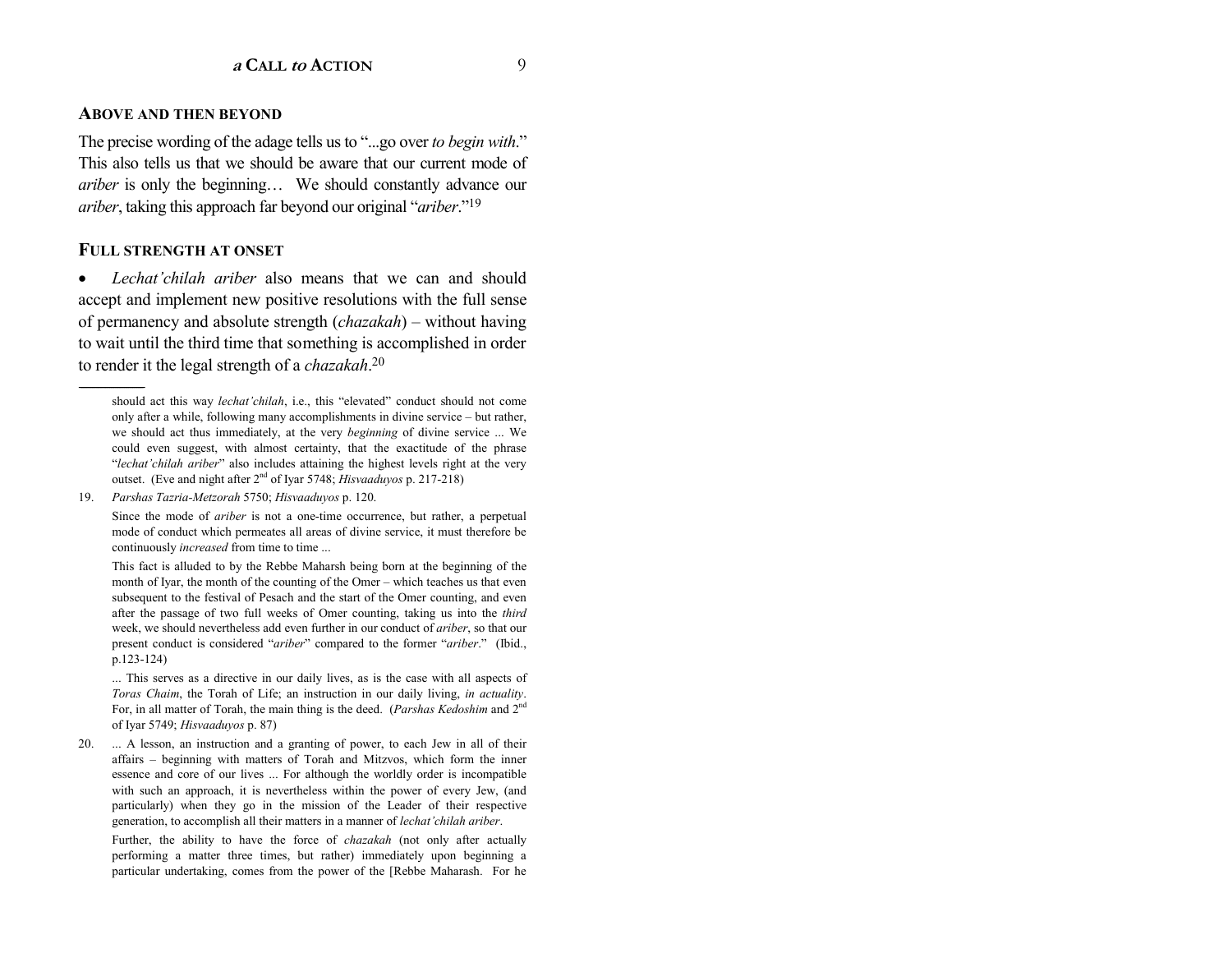#### **LARGE** *FARBRENGEN*

• We should organize well-attended *farbrengens* on the day of the Rebbe Maharash's birthday (as well as on the days surrounding it, and on Shabbos in particular).<sup>21</sup>

#### **TORAH AND MITZVOS**

• These *farbrengens* should be carried out in a manner that bolsters and encourages the participants to increase in all matters of Torah and Mitzvos – and to do so in a manner of *lechat'chilah ariber*.<sup>21</sup>

#### *FARBRENG* **EVERYWHERE**

We should arrange these *farbrengens* in each and every location  $-$  starting right here [in 770], in close proximity to the Previous Rebbe, Leader of our generation, grandson and successor to the Rebbe Maharash.22

#### **READABLE CHASSIDIC TEXTS**

------------------------------------------------

•We should resolve<sup>23</sup> to reprint  $-$  using a clear "block" Hebrew

This is further underscored in our present generation, which comes after the completed service of *three* [further] generations [(1) the Rebbe Maharash; (2) the Rebbe Rashab; and (3) the Previous Rebbe,] who all conducted themselves according to the directive of *lechat'chilah ariber*. [Our generation thus rides on the] strength of a doubled three.

Moreover, our generation is *ninth* from the Ba'al Shem Tov [who first began the Chassidic approach which led to *lechat'chilah ariber*], i.e., *three* times three. (2<sup>nd</sup> of Iyar 5751; *Hisvaaduyos* p. 145-146)

- 21. As in the verse, "Each man will aid the other and say...  $chazak be$  strong!" (*Parshas Kedoshim* and 2nd of Iyar 5749; *Hisvaaduyos* p. 100)
- 22. We should make certain to organize well-attended *farbrengens* ("*Berov am hadras melech* – the glory of a king is expressed in a multitude") ... starting right here in *<sup>''kiryas melech* – the city of the king<sup>"</sup> [i.e., the city of the Rebbe's residence, for</sup> our sages state], "Who are the 'kings'? The Sages." (Ibid.)
- 23. The  $2<sup>nd</sup>$  of Iyar  $\dots$  is a most auspicious time to accept positive resolutions in all that is connected with the conduct in which we were directed by the Rebbe Maharash

was] the Leader of the Generation that came on the heels of the completed service of *three* Leaders of preceding generations. [I.e., the Rebbe Maharash was the successor to (1) the Alter Rebbe; (2) the Mittler Rebbe; and (3) the Tzemach Tzedek. He thus inherited the power of a *chazakah*, which requires repeating something three times].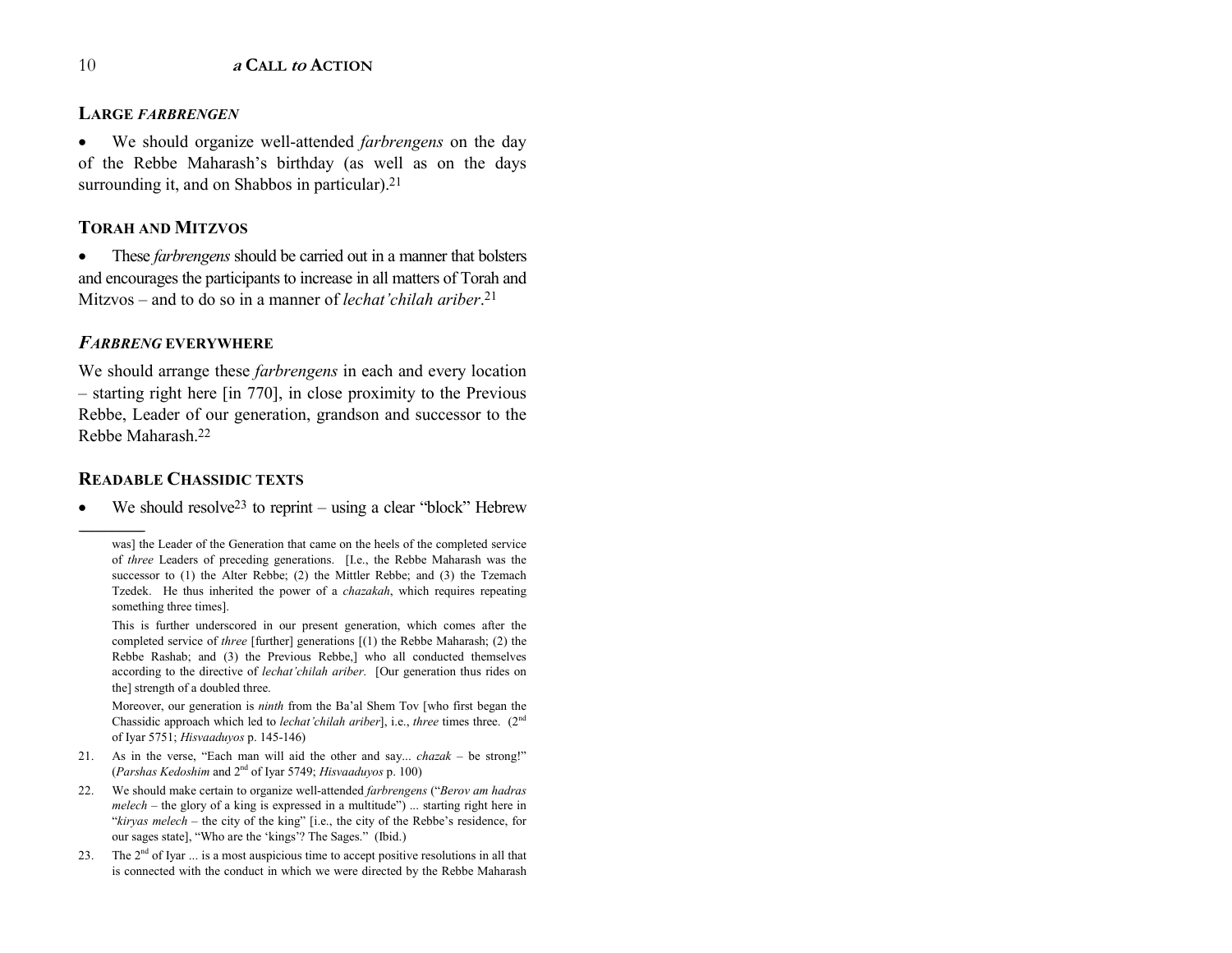typeset – the Chassidic works of the Rebbe Maharash, most of which were originally printed with the cursive Hebrew script.

• These new books will make it far easier to read and study his texts 24

•Indeed, we should do the same with *all* Chassidic texts. 25

#### **PUBLICIZE THESE DIRECTIVES**

• We should publicize and encourage the observance of all of the above directives in every possible place  $-$  even where the effectiveness of such publicity seems doubtful... 26

25. The need for this is further emphasized in the printed Chassidic texts of the Rebbe Maharash, the majority of which were printed using "cursive" Hebrew lettering. We should reprint them, making sure to use "block" lettering. (Ibid.)

... Block letters, specifically, which are similar (although not identical) to *Kesav Ashuri*  [the lettering used in a Sefer Torah]. It is quite possibly that this [similarity to *Kesav Ashuri*] is one of the reasons for many Torah authorities of previous generations (such as the Rambam) deliberately refraining from writing with "block" lettering in their handwritten works [out of reverence for the Sefer Torah]. Rather, they preferred to use other lettering such as the "Rashi" script, whose letters are slightly similar to the non-Jewish countries in which they resided. Even their printed works were generally published using "Rashi" as opposed to "block" lettering. ("Block" was [only] used for [fundamental classics such as] the Chumash, Talmud, Rambam and Shulchan Aruch).

Nevertheless, with each passing generation, more and more Torah works have been printed with "block" lettering – in accordance with the instructions of leading Torah personalities, as is well known.

This is also true of the printed Chassidic texts. [Originally, only] the Tanya was printed using "block" lettering, in the times of the Alter Rebbe. And only *some* of the works of the Mittler Rebbe were originally published this way. Nevertheless, the use of "block" lettering in printed texts has steadily increased over time, in order to make them easier for studying. (Ibid., fn. 151)

26. *Safek*, "doubt," is the numerical value of *Amalek* [the Jewish nation's mortal enemy and the evil force it represents]. We are commanded to eradicate anything that bears a connection to *Amalek*. Spiritually, this includes the concept of *kerirus*, "frigity" or "apathy" - for *Amalek* was the nation who "cools us off" [from enthusiastic and passionate divine service].

Although divine service should be performed in an orderly manner and based on rational concerns, it should also be done with enthusiasm and fervor, leading us to step beyond all limitations, and serving Hashem *bechal me'odecha*, "with all your might." (Ibid., p. 106)

<sup>...</sup> including printing his works with an easy-to-read typeset. (Ibid.)

<sup>24.</sup> We should also reprint those Chassidic texts that were originally printed in "Rashi" script, now employing "block" lettering - so that [thanks to easier typeset] we could invest our efforts into gaining greater comprehension of the content of these works. (Ibid., p. 101)